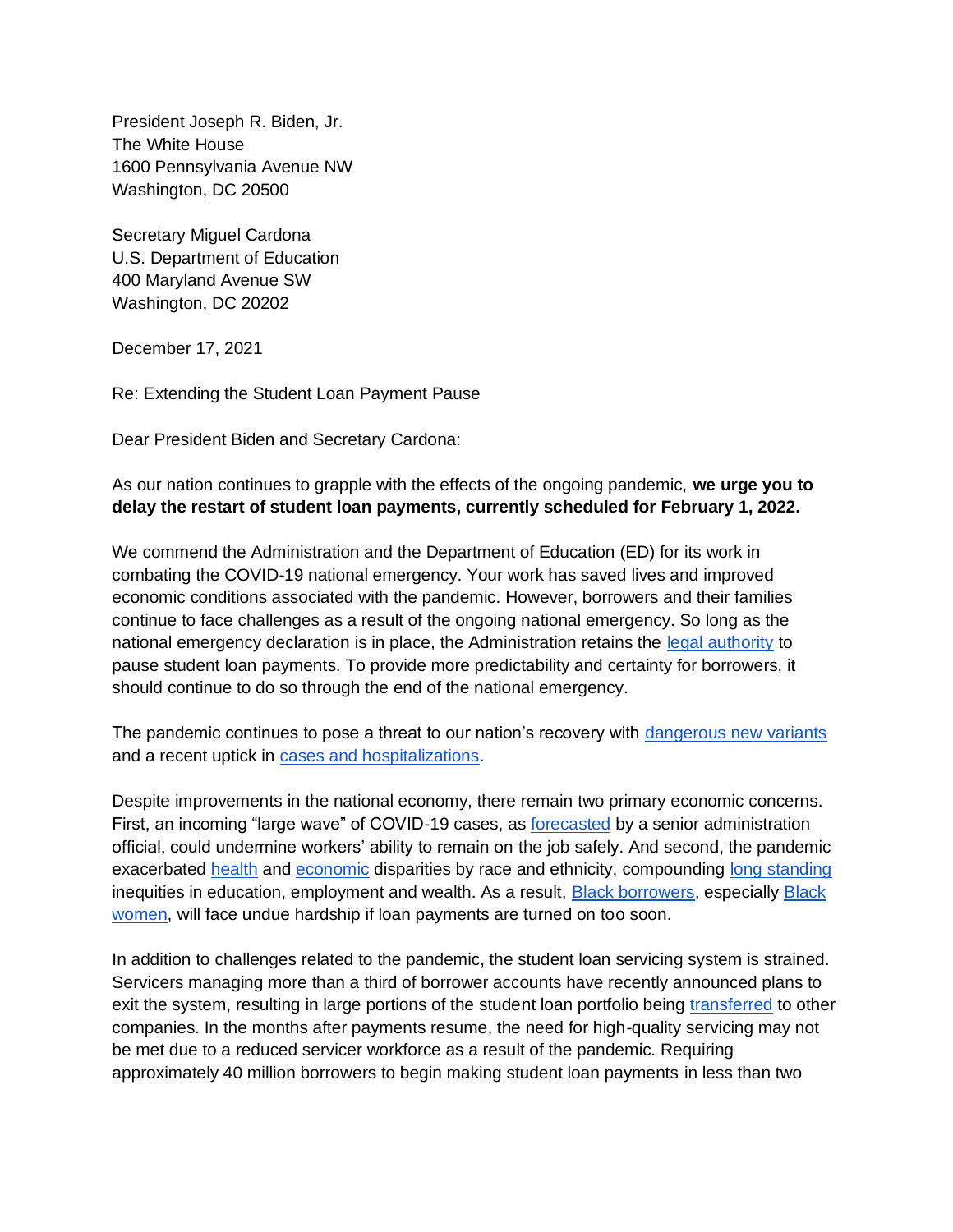months has caused additional anxiety among borrowers and is likely to add further stress to the servicing system, which may increase the risk of error and confusion.

Further, it is not clear that borrowers, especially those who are in default, and the broader general public are fully aware of the plans the Administration has already made for ensuring a smooth and harmless return to repayment, including strategies to protect at-risk borrowers. As such, we believe that it is in the best interest of borrowers and their families to extend the pause on student loan payments.

However, if the Administration chooses to move forward with its plan to restart student loan payments on February 1, 2022, we urge the Administration to consider the following actions, providing additional protections and relief for student loan borrowers:

**Waive interest for all borrowers**. The Department should continue to [waive interest](https://money.com/federal-student-loans-no-interest/) for the duration of the national emergency, as recently [recommended b](https://www.warnock.senate.gov/wp-content/uploads/2021/12/12.6.2021-Letter-to-President-Biden-re.-Loan-Deferment-FINAL.pdf?source=email)y Senator Reverend Raphael Warnock and 13 other Senators. This measure is [estimated t](https://www.warren.senate.gov/imo/media/doc/Education%20Department%20Response%20to%20Sen%20Warren%20-%204-8-21.pdf)o save borrowers \$5 billion per month.

**Restore all defaulted borrowers to good standing.** Defaulted borrowers will face severe and immediate penalties if they are put back into repayment. The Department has the [authority](https://www.brookings.edu/research/three-ways-the-biden-administration-can-help-families-and-student-loan-borrowers-affected-by-the-pandemic/) to restore all defaulted borrowers to good standing during the pandemic. While borrowers who rehabilitated their loans early in the pandemic will enter repayment in good standing, the [vast](https://www.businessinsider.com/student-loan-borrowers-in-default-after-pandemic-pause-debt-payments-2021-11)  [majority](https://www.businessinsider.com/student-loan-borrowers-in-default-after-pandemic-pause-debt-payments-2021-11) of defaulted borrowers did not and perhaps were not eligible to do so.

**Ensure borrowers can easily access income-driven repayment (IDR) plans.** The process for enrolling in (or re-certifying enrollment in) an IDR plan can be complex and time-intensive for borrowers and servicers, even during regular times. ED recently announced plans to streamline IDR enrollment, including allowing borrowers to enroll in and re-certify enrollment in incomedriven plans without requiring extensive paperwork. While this is an important protection for borrowers, ED and servicers must ensure that borrowers are fully aware of this benefit.

**Include hold-harmless measures.** There is widespread concern that borrowers, especially those hit hardest by the pandemic, may struggle to make payments. The Department has intimated it will offer grace periods to prevent borrowers from immediately becoming delinquent. Announcing this and any other plans to hold borrowers harmless and provide additional supports and benefits in the early months of the repayment restart ensures transparency and would boost confidence in the process. It will be helpful for borrowers and the public to understand what triggers the hold-harmless provisions, how long they last, and what mechanisms ED plans to use for these provisions.

We welcome the opportunity to discuss these recommendations with you. If you have any questions, please contact any of the undersigned organizations.